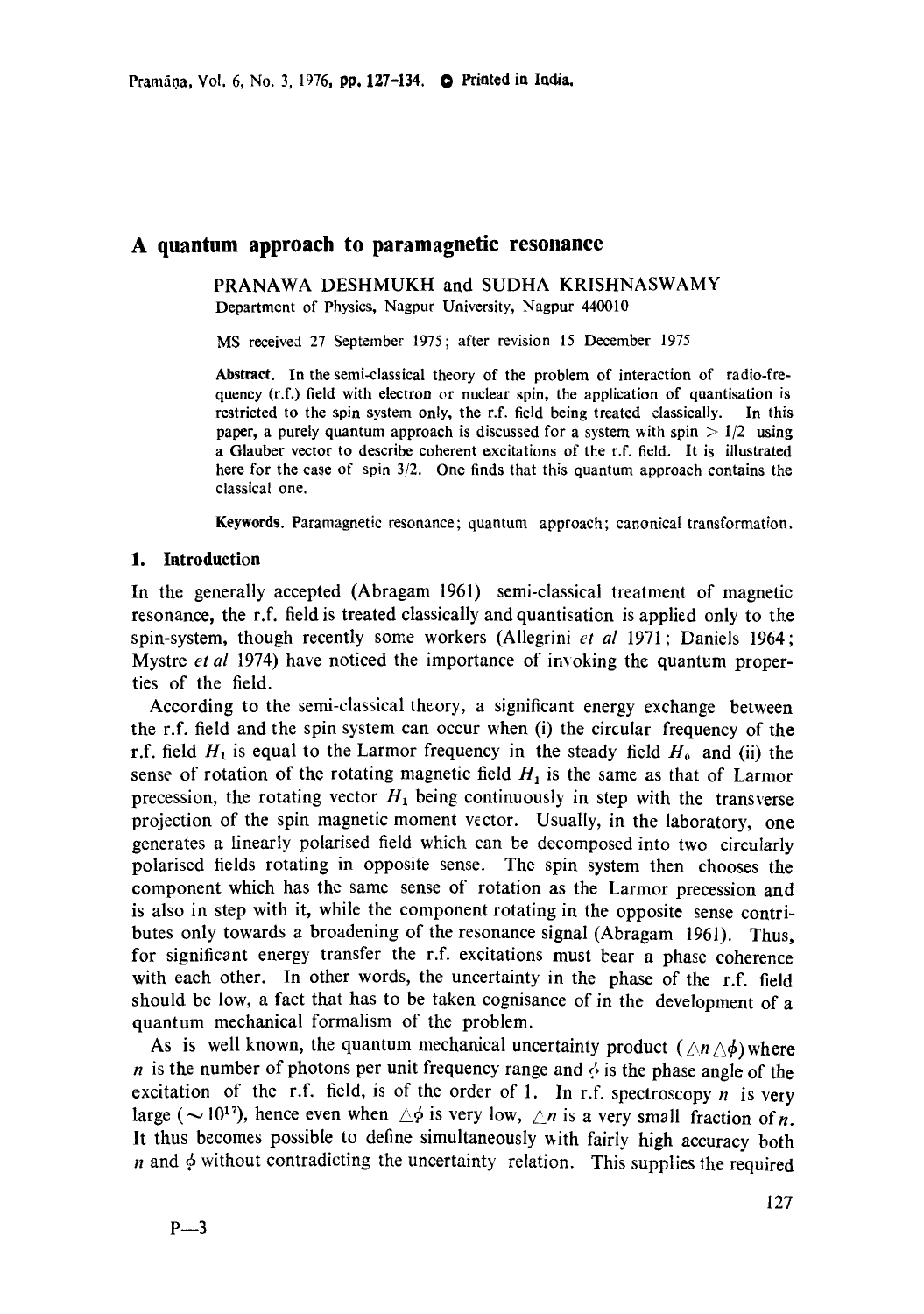nearly single-phase component of the r.f. field and makes its classical description possible. The problem is further handled using canonical transformations.

#### **2. Inadequacy of the semi-classical treatment**

The canonical transformation used is generally to a ' rotating' coordinate frame of reference. For the spin 1/2, the transformation is through a unitary operator exp  $(i\omega Lt)$  which is a transformation to a coordinate frame of reference rotating about the z-axis at the frequency  $\omega$ . In the case of spin 3/2, the transformation used is through an operator  $exp(iAt)$  where  $A = (\frac{1}{2} \omega) [S_{\alpha}^2 - \frac{1}{3} S (S + 1)].$ This transformation does not have any simple geometrical interpretation, though it is also referred to as a transformation to a 'rotating frame'. As has been observed by some workers (Goldman 1970), there is some arbitrariness involved in the choice of such a ' rotating frame '. Further, the approach based on the rotating frame has some limitations. For example, certain transitions under an adiabatic fast passage (as in the case of atomic hydrogen) cannot be explained by it (Daniels 1964). Again for sufficiently large interaction times, the Semi-classical approximation is inadequate in the case of large field intensities as is revealed in some cases such as Rabi flipping (Mystre *et al* 1974).

### **3. The quantum treatment**

The interaction of a system (which is the origin of paramagnetism) with an r.f. field can be looked upon as a spin coupled to an oscillator and a formal quantum theory for such an interacting system can then be developed. The choice of the entity  $2H_1$  the magnetic field in the x-direction, as the coordinate of the oscillator leads to a simple treatment. Daniels(1964) has developed a theory on this basis for a system of spin  $1/2$ . The study of spin greater than  $1/2$  is important for the following reasons: (i) As mentioned earlier the canonical transformations used in these cases are somewhat arbitrary and have no simple geometrical significance like a ' rotating frame '; (ii) Certain features like the quadrupole splitting come into play which are absent for the spin 1/2 case.

Taking into consideration the different interactions involved the Hamiltonian for an oscillator coupled to a system of spin higher than  $1/2$  in the presence of a static magnetic field  $H_0$ , will be as follows if the relaxation effects are ignored for the sake of simplicity:

$$
H = \gamma \hbar H_0 S_s + (\xi^{\dagger} \xi + \frac{1}{2}) \hbar \omega + \hbar \gamma \mu (\xi^{\dagger} + \xi) S_s
$$
  
+ 
$$
D [S_s^2 - \frac{1}{3} S (S+1)]
$$
 (1)

In this equation,  $\xi^{\dagger}$  and  $\xi$  are the creation and the annihilation operators for the oscillator excitations and  $\mu$  is the r.m.s. value of the field  $2H_1$  when the oscillator **is** in its ground state.

**The** first term on the right hand side of eq. (1) represents the interaction of the spin system with the static field  $H_0$  supposed to be in the z-direction. The second term represents the oscillator Hamiltonian. The third term represents the coupling between the spin and the r.f. oscillator and is therefore very important (Daniels 1964). Since the r.f. field is mostly coherent, it can be described by the Glauber vector, which is an eigen-ket of the annihilation operator  $\zeta$  and is given by (Glauber 1963; Klauder and Sudarshan 1968):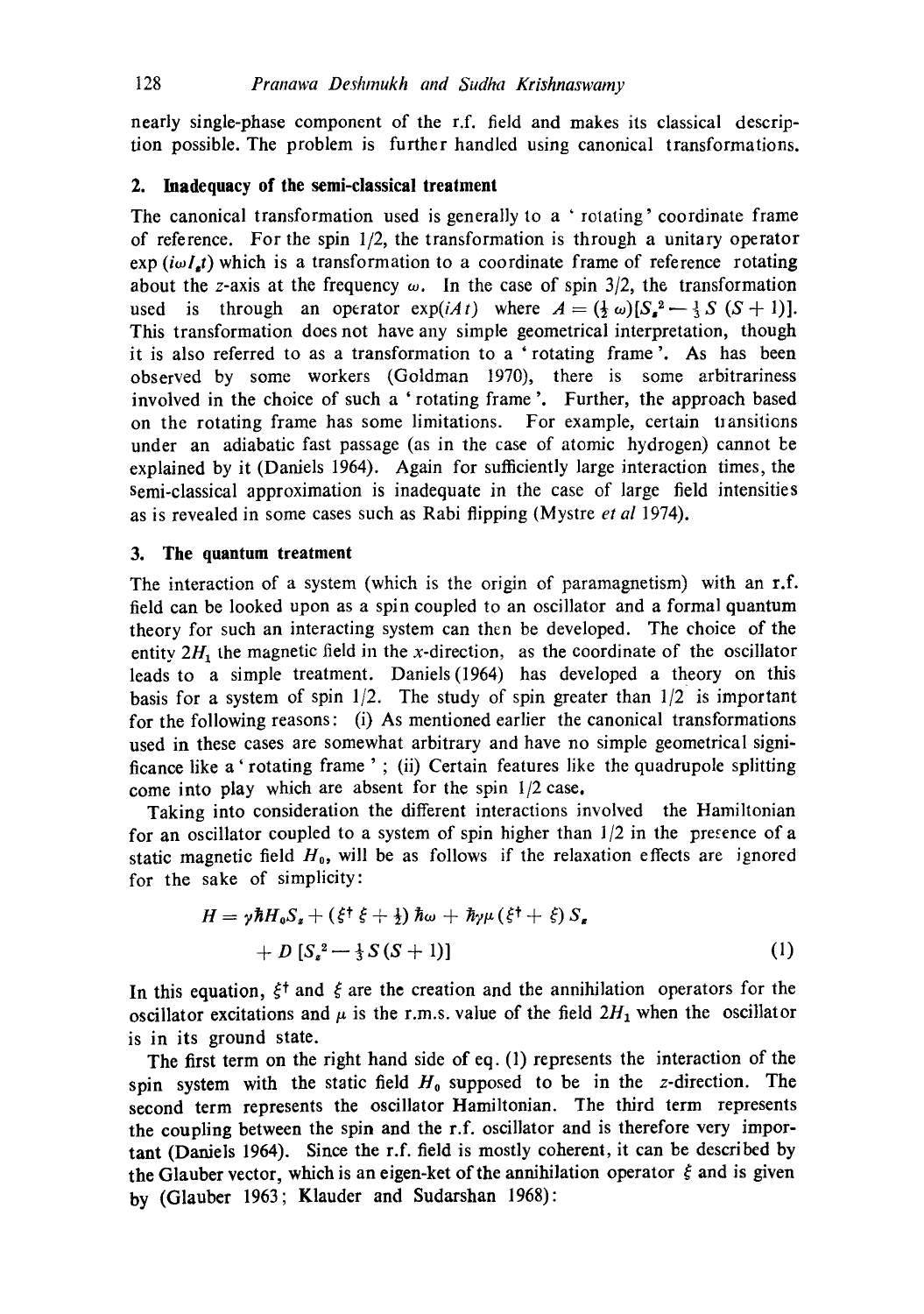$$
\left| Z \right\rangle = \exp \left( - \frac{1}{2} |Z|^2 \right) \sum_{n=0}^{\infty} \frac{Z^n}{\sqrt{n}!} \left| n \right\rangle.
$$
 (2)

It can be seen that the expectation value of the interaction term in the. Hamiltonian in the state described by the Glauber vector leads to the corresponding classical term, *i.e.*  $\gamma \hbar 2H_1$  cos  $\omega t \cdot S_2$ , when  $\mu Z$  is identified with  $H_1$  (Daniels 1964).

The fourth term represents the interaction between the quadrupole moment of the spin system and the crystal field deemed to possess an axial symmetry about the z-axis for the sake of simplicity.

We illustrate, for the case of spin 3/2, a matrix representation of this Hamiltonian in the occupation number basis, the base vectors being simultaneous eigenkets of the occupation number operator and the operator  $S_z$ . The resulting representation is as given in table 1. For an aribitrary spin S, the representative matrix is as shown in table 2.  $S<sub>z</sub>$  has been expressed in terms of the shift operators  $S<sup>+</sup>$  and  $S<sup>-</sup>$  which impose stringent selection rules (Slichter 1963).

An examination of the matrix tables indicates clearly the zero-field splitting at  $H_0 = 0$ . By putting  $H_0 = 0$  one can see immediately that the energies of  $S_0 = 1/2$ and  $-1/2$  are the same. This value is different from the equal energies of  $S_8 = 3/2$ and  $-3/2$  by an amount 2D. This is the effect of crystal field splitting.

The transition rates  $W_{(n, S_n \to m, S_n')}$  corresponding to an off-diagonal element  $(n, S_z | \gamma \hbar \mu (\xi^{\dagger} + \xi) S_z | m, S'_z)$  in table 1 is given by (Yariv 1967)

$$
W_{(n, S_2 \to m, S'_2)} = \frac{2\pi}{\hbar} \left[ \langle n, S_s | \gamma \hbar \mu (\xi^{\dagger} + \xi) S_s | m, S'_s \rangle \right]^2
$$
  
 
$$
\times \delta \left[ (m - n) \hbar \omega + \gamma \hbar H_0 (S'_s - S_s) \right]
$$
 (3)

Eq.  $(3)$  implies that we would have non-zero transition rates only when

 $(m - n) \hbar \omega + \gamma \hbar H_0 (S'_z - S_z) = 0$ 

*i.e.,* when

$$
(m-n)\hbar\omega=-\gamma\hbar H_{0}(S'_{z}-S_{z}).
$$
\n(4)

It is obvious from equation (4) that if  $m > n$  then  $S'_z < S_z$ . In other words, for the excitation of the oscillator field the spin system has to undergo a transition to a lower energy state (and vice versa). This is to be expected since the total energy of the spin-oscillator system will have to be conserved. This means that the off-diagonal elements which are five steps away from the principal diagonal will not lead to any physically permissible transitions while those which are three steps away will do so.

It can be seen that this formalism can be easily extended to interpret the usual semi-classical method involving coordinate transformations. In the case of spin  $3/2$ , to have an evolution of the density matrix which would depend on a timeindependent Hamiltonian, one has to carry out a transformation through an operator (Goldman 1970)

$$
U = \exp(iAt) \quad \text{where} \quad A = \left(\frac{1}{2}\right)\omega\left[S_{*}^{2} - \frac{1}{3}S(S+1)\right].\tag{5}
$$

The new coordinate system is still referred to as a 'rotating' frame. This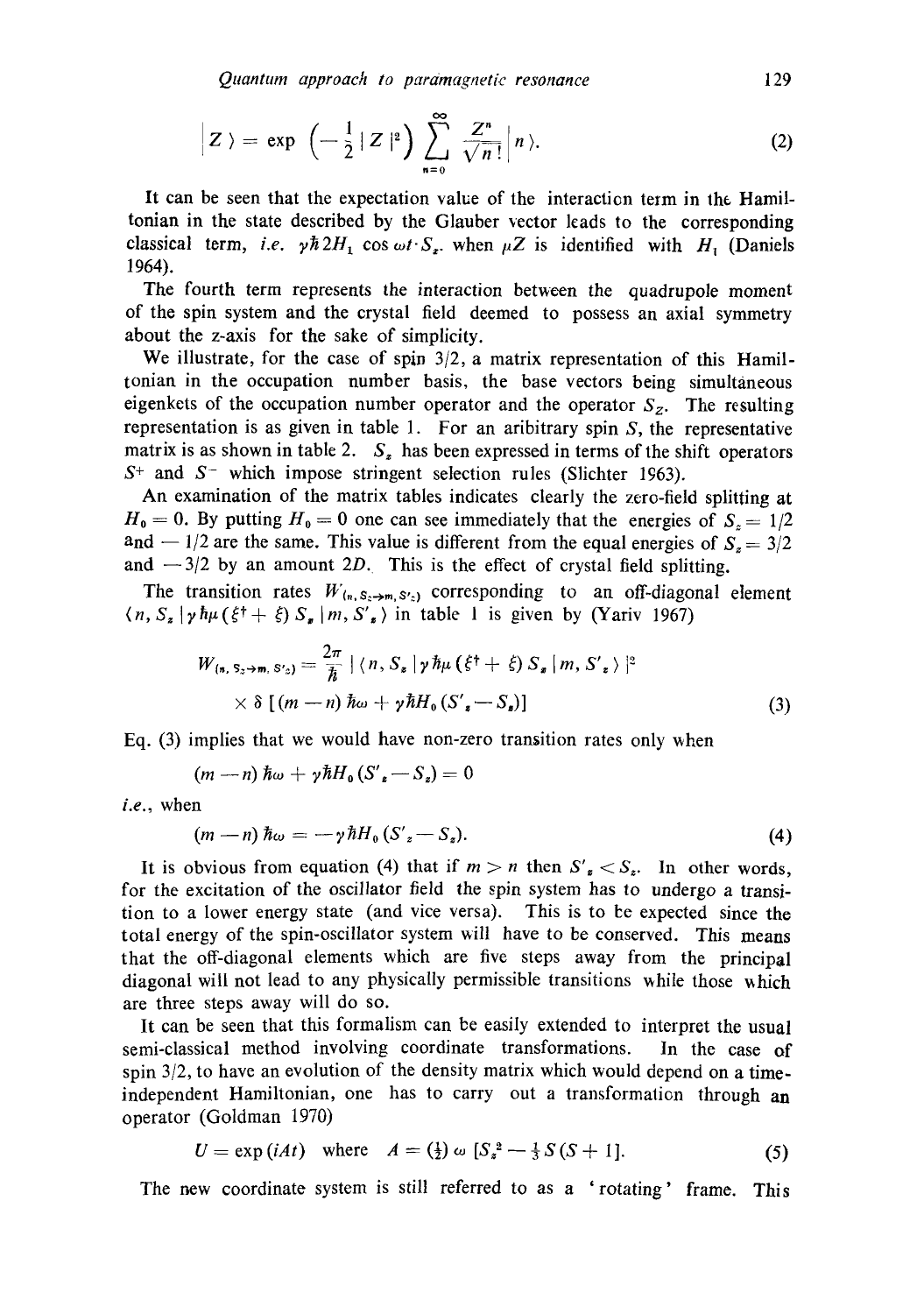|                    | nļ∾                 |                                                      |                                                                  |                                                                |                                                                           |                                                                                                 |                                                                          | $\frac{\sqrt{7}}{2}$ hy $\mu$ F                                    |                                                                                                    |                                                                                             |                                      |                                          | $\frac{1}{2}$ , $\frac{3}{2}$ ) h $\omega$ .<br>$\frac{3}{2}$ > 1 h o+[                           |
|--------------------|---------------------|------------------------------------------------------|------------------------------------------------------------------|----------------------------------------------------------------|---------------------------------------------------------------------------|-------------------------------------------------------------------------------------------------|--------------------------------------------------------------------------|--------------------------------------------------------------------|----------------------------------------------------------------------------------------------------|---------------------------------------------------------------------------------------------|--------------------------------------|------------------------------------------|---------------------------------------------------------------------------------------------------|
| $\frac{1}{2}$      | $\frac{1}{1}$       |                                                      |                                                                  |                                                                |                                                                           |                                                                                                 | $h \times \mu \sqrt{n+1}$                                                |                                                                    | $\frac{\sqrt{7}}{2}h/k\sqrt{h}$                                                                    |                                                                                             |                                      | $\frac{1}{2}y + \frac{5}{2}y + c - 0$    |                                                                                                   |
|                    | $-1$ N              |                                                      |                                                                  |                                                                |                                                                           | $\frac{\sqrt{2} + \gamma \mu \pi T}{2}$                                                         |                                                                          | $\left  \frac{1}{2} \right $                                       |                                                                                                    |                                                                                             | $\frac{1}{2}$ $\frac{3}{2}$ ) hw +   |                                          |                                                                                                   |
|                    | $m _{\mathcal{D}}$  |                                                      |                                                                  |                                                                |                                                                           |                                                                                                 | $\frac{1}{2}$ $\frac{1}{2}$ $\frac{1}{2}$                                |                                                                    |                                                                                                    | $\left(\frac{n+\frac{3}{2}}{2}\right)$ $\frac{n}{2}$ $\left(\frac{n+\frac{3}{2}}{2}\right)$ |                                      |                                          |                                                                                                   |
|                    | $\frac{1}{2}$       |                                                      |                                                                  | $\frac{\sqrt{\pi}}{2} \hbar \gamma \mu \sqrt{\pi}$             |                                                                           |                                                                                                 |                                                                          |                                                                    | $\frac{3}{2}$ $\times$ $\frac{3}{2}$ $\times$ $\frac{1}{2}$<br>$(m + \frac{1}{2})$ th <sub>u</sub> |                                                                                             |                                      | $\frac{\sqrt{2}}{2}h\gamma\mu\sqrt{h+1}$ |                                                                                                   |
| $\left( n \right)$ | $\frac{1}{1}$       |                                                      | $\frac{1}{2}$                                                    |                                                                | $\sqrt{\frac{1}{2}}$ h/ $\mu$ $\overline{n}$                              |                                                                                                 |                                                                          | $\frac{1}{2} \times h + \frac{1}{2} \times p$                      |                                                                                                    |                                                                                             | $ h \times \mu \sqrt{n+1}$           |                                          | $\frac{\sqrt{2}}{2} \mathbf{1} \mathbf{1} \mathbf{1} \mathbf{1} \mathbf{1} \mathbf{1} \mathbf{1}$ |
|                    | $- \sim$            | $\frac{15}{2}h$ Y $\mu$ /F                           |                                                                  | $4 \times 4$                                                   |                                                                           |                                                                                                 | $+ m_{\frac{1}{2} + u}$<br>$\left \frac{1}{2}\gamma hH_0 \cdot p\right $ |                                                                    |                                                                                                    | $\frac{15}{2}$ h y $\mu$ lm                                                                 |                                      | $ h \times \mu \sqrt{n+1}$               |                                                                                                   |
|                    | $\frac{1}{2}$       |                                                      | $\frac{1}{2}$ type $\pi$                                         |                                                                |                                                                           | $1 + \frac{1}{2}$ $\ln \omega +$<br>$\frac{3}{2}$ $\times$ $\frac{1}{2}$ $\times$ $\frac{1}{2}$ |                                                                          |                                                                    |                                                                                                    |                                                                                             | $\frac{\sqrt{12}}{2} \pm \sqrt{100}$ |                                          |                                                                                                   |
|                    | က $\frac{1}{1}$     |                                                      |                                                                  |                                                                | $\left[\frac{3}{2}\gamma hH_0+D\right]$<br>$(n-\frac{1}{2})\hbar\omega$ - |                                                                                                 |                                                                          | $\sqrt{\frac{\pi}{2}}$ to $\mu$ or $\left $                        |                                                                                                    |                                                                                             |                                      |                                          |                                                                                                   |
| $(1 - 1)$          | $\frac{1}{1}$       |                                                      |                                                                  | $\left( n-\frac{1}{2},n\frac{1}{2},n\frac{1}{2},\ldots\right)$ |                                                                           |                                                                                                 | $h \gamma \mu \sqrt{n}$                                                  |                                                                    | $\frac{\left \overline{\beta_{1}}\left(t\right)\mu\right ^{2}}{2}$                                 |                                                                                             |                                      |                                          |                                                                                                   |
|                    | $- \omega $         |                                                      | $+\pi + \frac{1}{2}$<br>$\left  \frac{1}{2} y h H_0 - D \right $ |                                                                |                                                                           | $\frac{\sqrt{7}}{2}$ h $\gamma \mu$ fr                                                          |                                                                          |                                                                    |                                                                                                    |                                                                                             |                                      |                                          |                                                                                                   |
|                    | $\omega_i^{\rm in}$ | $\frac{1}{2} \left[ \frac{1}{2} \frac{1}{2} \right]$ |                                                                  |                                                                |                                                                           |                                                                                                 | $\frac{\sqrt{3}}{2}$ hy $\mu$ $\pi$                                      |                                                                    |                                                                                                    |                                                                                             |                                      |                                          |                                                                                                   |
|                    |                     | in ru                                                | $-10$                                                            | $\frac{-1}{4}$                                                 | rojna<br>Ti                                                               | ey jeu                                                                                          | $-\frac{1}{2}$ r $\pm$                                                   | –¦rs<br>∩                                                          | Kijoj<br>Li                                                                                        | + i¦ra                                                                                      | $-10$                                | $-1$ rv<br>$\pmb{\mathfrak{t}}$          | $\frac{1}{2}$                                                                                     |
|                    |                     |                                                      |                                                                  | $(1 - 1)$                                                      |                                                                           |                                                                                                 |                                                                          | $\left( \begin{array}{c} \text{r} \\ \text{r} \end{array} \right)$ |                                                                                                    |                                                                                             |                                      | $\begin{pmatrix} 1 \\ -1 \end{pmatrix}$  |                                                                                                   |

| 3/2.          |
|---------------|
| spin          |
| ίoτ           |
| ÷             |
| Hamiltonia    |
| å             |
| .<br>ŏ        |
| lement        |
| <b>Jatriy</b> |
|               |
| -<br>1        |

ভ

Ţ

٦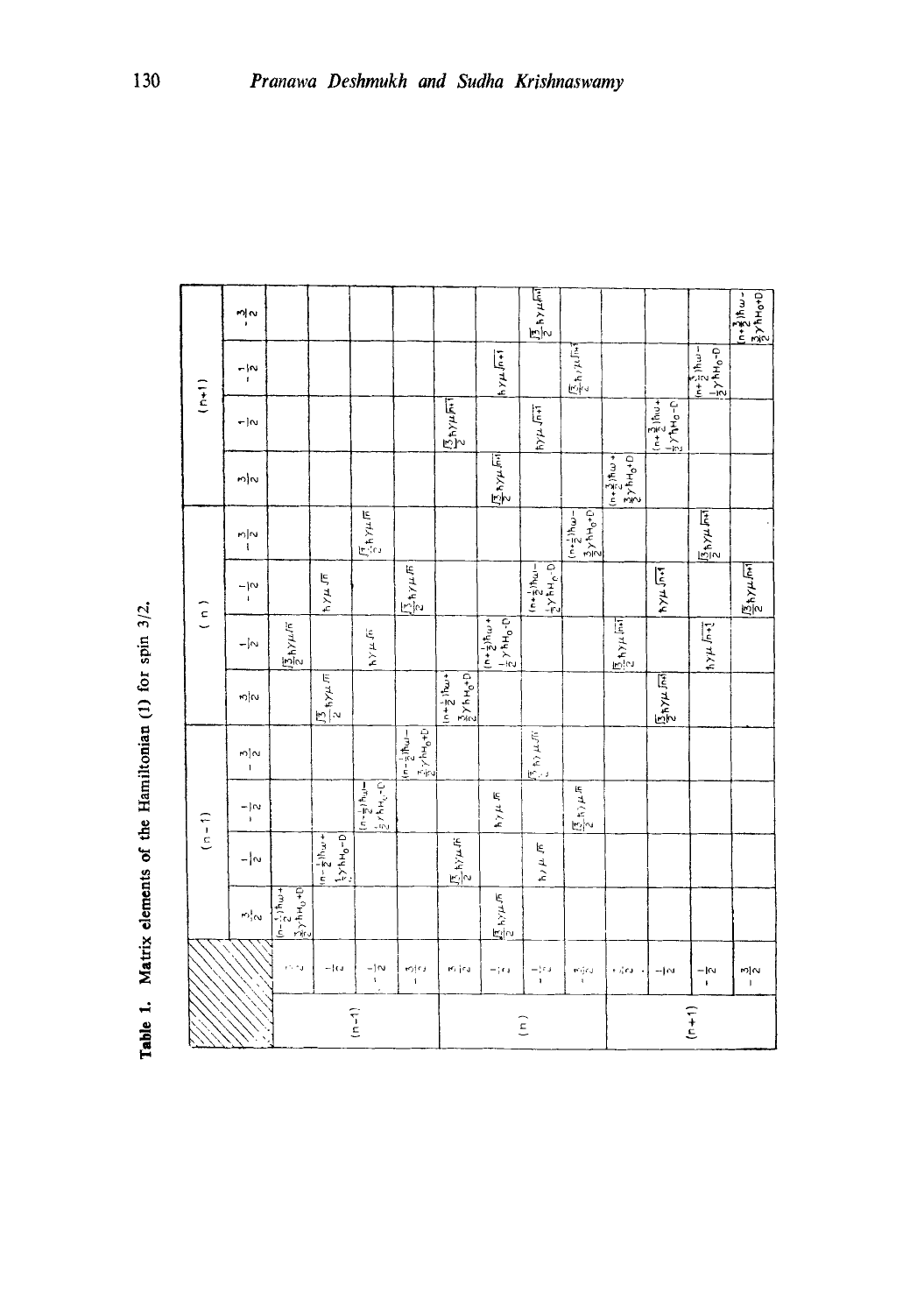|               | S<br>$\mathbf{I}$  |                                                                                                                                                                                                                                                                                                                                                                                              |                                                                                               |                    |                                                                                                        |                                                                    |                                                                                                                                                                                                                                                                    |                                                                                                                                                                                            |                               | $\frac{1}{2}$ yh $\mu$ [25/mi                                                                                                                                                                                                                                                                                                                                                                                                                                    |                                                                                                                                                                        |                              |                                                                                                                                                                                                                                                                                                                                                |                                                                                                                                                                                                                                                                                                                                                                                                                                                                                            | $\frac{1}{2}$ $\frac{1}{2}$ $\frac{1}{2}$ $\frac{1}{2}$ $\frac{1}{2}$ $\frac{1}{2}$ $\frac{1}{2}$ $\frac{1}{2}$ $\frac{1}{2}$ $\frac{1}{2}$ $\frac{1}{2}$ $\frac{1}{2}$ $\frac{1}{2}$ $\frac{1}{2}$ $\frac{1}{2}$ $\frac{1}{2}$ $\frac{1}{2}$ $\frac{1}{2}$ $\frac{1}{2}$ $\frac{1}{2}$ $\frac{1}{2}$ $\frac{1}{2}$<br>$\frac{3}{2}$ )hw - |
|---------------|--------------------|----------------------------------------------------------------------------------------------------------------------------------------------------------------------------------------------------------------------------------------------------------------------------------------------------------------------------------------------------------------------------------------------|-----------------------------------------------------------------------------------------------|--------------------|--------------------------------------------------------------------------------------------------------|--------------------------------------------------------------------|--------------------------------------------------------------------------------------------------------------------------------------------------------------------------------------------------------------------------------------------------------------------|--------------------------------------------------------------------------------------------------------------------------------------------------------------------------------------------|-------------------------------|------------------------------------------------------------------------------------------------------------------------------------------------------------------------------------------------------------------------------------------------------------------------------------------------------------------------------------------------------------------------------------------------------------------------------------------------------------------|------------------------------------------------------------------------------------------------------------------------------------------------------------------------|------------------------------|------------------------------------------------------------------------------------------------------------------------------------------------------------------------------------------------------------------------------------------------------------------------------------------------------------------------------------------------|--------------------------------------------------------------------------------------------------------------------------------------------------------------------------------------------------------------------------------------------------------------------------------------------------------------------------------------------------------------------------------------------------------------------------------------------------------------------------------------------|--------------------------------------------------------------------------------------------------------------------------------------------------------------------------------------------------------------------------------------------------------------------------------------------------------------------------------------------|
|               | $-(5-1)$           |                                                                                                                                                                                                                                                                                                                                                                                              |                                                                                               |                    |                                                                                                        |                                                                    |                                                                                                                                                                                                                                                                    |                                                                                                                                                                                            |                               |                                                                                                                                                                                                                                                                                                                                                                                                                                                                  | $\frac{1}{2}$ is the RS(mail                                                                                                                                           |                              |                                                                                                                                                                                                                                                                                                                                                | $\begin{bmatrix} \n\begin{array}{c}\n\begin{array}{c}\n\sqrt{3} \\ \sqrt{3} \\ \sqrt{3}\n\end{array} \\ \end{bmatrix} & \begin{array}{c}\n\begin{array}{c}\n\sqrt{3} \\ \sqrt{3} \\ \sqrt{3} \\ \sqrt{3} \\ \sqrt{3}\n\end{array} \\ \end{bmatrix} & \begin{array}{c}\n\begin{array}{c}\n\sqrt{3} \\ \sqrt{3} \\ \sqrt{3} \\ \sqrt{3}\n\end{array} \\ \end{array} & \begin{array}{c}\n\begin{array}{c}\n\sqrt{3} \\ \sqrt{3} \\ \sqrt{3} \\ \sqrt{3}\n\end{array} \\ \end{array} & \begin$ |                                                                                                                                                                                                                                                                                                                                            |
| $\frac{1}{6}$ | I<br>$(5-1)$       | Ŧ                                                                                                                                                                                                                                                                                                                                                                                            |                                                                                               | J                  | T                                                                                                      |                                                                    | $\blacksquare$<br>$\frac{1}{2}y^{\dagger} \mu B$                                                                                                                                                                                                                   | $\bullet$                                                                                                                                                                                  | ŀΤ                            | $\mathbf{r}$                                                                                                                                                                                                                                                                                                                                                                                                                                                     |                                                                                                                                                                        |                              | $\begin{bmatrix} (n+\frac{3}{2})h_{12} & , \\ 2h_{12} & h_{13} & \\ 2h_{13} & h_{12} & \\ 2h_{13} & h_{13} & \\ 2h_{12} & h_{13} & \\ 2h_{13} & h_{13} & \\ 2h_{13} & h_{13} & \\ 2h_{13} & h_{13} & \\ 2h_{13} & h_{13} & \\ 2h_{13} & h_{13} & \\ 2h_{13} & h_{13} & \\ 2h_{13} & h_{13} & \\ 2h_{13} & h_{13} & \\ 2h_{13} & h_{13} & \\ 2$ |                                                                                                                                                                                                                                                                                                                                                                                                                                                                                            |                                                                                                                                                                                                                                                                                                                                            |
|               | S                  |                                                                                                                                                                                                                                                                                                                                                                                              |                                                                                               |                    |                                                                                                        |                                                                    |                                                                                                                                                                                                                                                                    | $\frac{1}{2}$                                                                                                                                                                              |                               |                                                                                                                                                                                                                                                                                                                                                                                                                                                                  |                                                                                                                                                                        | $b[s^2]$ s(s+n)<br>$+5044$   |                                                                                                                                                                                                                                                                                                                                                |                                                                                                                                                                                                                                                                                                                                                                                                                                                                                            |                                                                                                                                                                                                                                                                                                                                            |
|               | S.<br>$\mathbf{I}$ |                                                                                                                                                                                                                                                                                                                                                                                              |                                                                                               |                    | $\frac{1}{2}$ yhu $\sqrt{2\pi s}$                                                                      |                                                                    |                                                                                                                                                                                                                                                                    |                                                                                                                                                                                            |                               |                                                                                                                                                                                                                                                                                                                                                                                                                                                                  | $\frac{1}{2}$<br>$\frac{1}{2}$<br>$\frac{1}{2}$<br>$\frac{1}{2}$<br>$\frac{1}{2}$<br>$\frac{1}{2}$<br>$\frac{1}{2}$<br>$\frac{1}{2}$<br>$\frac{1}{2}$<br>$\frac{1}{2}$ |                              |                                                                                                                                                                                                                                                                                                                                                | y hu Distor<br>ı                                                                                                                                                                                                                                                                                                                                                                                                                                                                           |                                                                                                                                                                                                                                                                                                                                            |
|               | $-5 - 1)$          |                                                                                                                                                                                                                                                                                                                                                                                              |                                                                                               |                    |                                                                                                        | $\frac{1}{2}$ /h $\mu$ Izns                                        |                                                                                                                                                                                                                                                                    |                                                                                                                                                                                            |                               | $\left\{ \begin{array}{ll} \hspace{-0.2cm} \left[ \begin{array}{c} 1 + 2 \Delta \frac{1}{2} \end{array} \right] \hspace{-0.2cm} & \textrm{if} \hspace{-0.2cm} \left[ \begin{array}{c} 1 + 2 \Delta \end{array} \right] \hspace{-0.2cm} & \textrm{if} \hspace{-0.2cm} \left[ \begin{array}{c} 1 + 2 \Delta \end{array} \right] \hspace{-0.2cm} & \textrm{if} \hspace{-0.2cm} \left[ \begin{array}{c} 1 + 2 \Delta \end{array} \right] \hspace{-0.2cm} & \textrm{$ |                                                                                                                                                                        |                              |                                                                                                                                                                                                                                                                                                                                                |                                                                                                                                                                                                                                                                                                                                                                                                                                                                                            | $\frac{1}{2}$ y hu (250m)                                                                                                                                                                                                                                                                                                                  |
| c             | $(5 - 1)$          | $\frac{1}{2} \gamma^4 \gamma \mu \sqrt{2} \pi_5$                                                                                                                                                                                                                                                                                                                                             |                                                                                               | D.<br>ł            | T                                                                                                      |                                                                    |                                                                                                                                                                                                                                                                    | ſ<br>$\left[\begin{array}{c} \sqrt{1+\frac{1}{2}} & \sqrt{1+\frac{1}{2}} \\ \sqrt{1+\frac{1}{2}} & \sqrt{1+\frac{1}{2}} \\ \sqrt{1+\frac{1}{2}} & \sqrt{1+\frac{1}{2}} \end{array}\right]$ |                               |                                                                                                                                                                                                                                                                                                                                                                                                                                                                  |                                                                                                                                                                        | $\frac{1}{2}$ x hy. $E$ S(m) | h                                                                                                                                                                                                                                                                                                                                              | Π                                                                                                                                                                                                                                                                                                                                                                                                                                                                                          |                                                                                                                                                                                                                                                                                                                                            |
|               | S,                 |                                                                                                                                                                                                                                                                                                                                                                                              | $\frac{1}{2}$ ) hu $\sqrt{2\pi}$                                                              | $\pmb{\mathsf{l}}$ |                                                                                                        |                                                                    | $\left.\begin{array}{c} \sum\limits_{i=1}^{n+1}p_{i}^{2} \left( 1-\frac{1}{2}p_{i}^{2} \right) \\ \sum\limits_{i=1}^{n}p_{i}^{2} \left( 1-\frac{1}{2}p_{i}^{2} \right) \\ \sum\limits_{i=1}^{n}p_{i}^{2} \left( 1-\frac{1}{2}p_{i}^{2} \right) \end{array}\right $ |                                                                                                                                                                                            |                               |                                                                                                                                                                                                                                                                                                                                                                                                                                                                  |                                                                                                                                                                        |                              | s xhu J251mm                                                                                                                                                                                                                                                                                                                                   |                                                                                                                                                                                                                                                                                                                                                                                                                                                                                            |                                                                                                                                                                                                                                                                                                                                            |
|               | S<br>$\mathbf I$   |                                                                                                                                                                                                                                                                                                                                                                                              |                                                                                               |                    |                                                                                                        | $\left[\frac{(n-1)\hbar\omega-}{\gamma^2\hbar\mu_0\zeta+} \right]$ |                                                                                                                                                                                                                                                                    |                                                                                                                                                                                            |                               | $\frac{1}{2}$ yhu Cris                                                                                                                                                                                                                                                                                                                                                                                                                                           |                                                                                                                                                                        |                              |                                                                                                                                                                                                                                                                                                                                                | F,                                                                                                                                                                                                                                                                                                                                                                                                                                                                                         |                                                                                                                                                                                                                                                                                                                                            |
|               | $-6 - 1$<br>Ŧ      |                                                                                                                                                                                                                                                                                                                                                                                              |                                                                                               |                    | $\begin{cases} (1-5)^5 + (1-5)^5 + (1-5)^5 \\ + (1-5)^5 + (1-5)^5 \end{cases}$<br>$\ddot{\phantom{1}}$ |                                                                    |                                                                                                                                                                                                                                                                    | ī                                                                                                                                                                                          |                               |                                                                                                                                                                                                                                                                                                                                                                                                                                                                  | $\frac{1}{2}$ y hu $12 \text{ns}$<br>Ŧ                                                                                                                                 | Ŧ                            | Ŧ                                                                                                                                                                                                                                                                                                                                              | Π<br>$\mathbf{t}$                                                                                                                                                                                                                                                                                                                                                                                                                                                                          | $\mathbf{l}$                                                                                                                                                                                                                                                                                                                               |
| $\frac{1}{6}$ | $\frac{1}{2}$      | Ŧ                                                                                                                                                                                                                                                                                                                                                                                            | ŧ<br>$\begin{bmatrix} -2 & 1 & -8 \ 1 & 1 & 1 \end{bmatrix}$<br><b>pls-11<sup>2</sup></b> ss4 |                    |                                                                                                        | ŧ                                                                  | $\frac{1}{2}y$ by $I_{2ns}$                                                                                                                                                                                                                                        |                                                                                                                                                                                            | $\mathbf{r}$<br>$\vert \vert$ | ŧ                                                                                                                                                                                                                                                                                                                                                                                                                                                                |                                                                                                                                                                        |                              |                                                                                                                                                                                                                                                                                                                                                |                                                                                                                                                                                                                                                                                                                                                                                                                                                                                            |                                                                                                                                                                                                                                                                                                                                            |
|               | S,                 | $\frac{1}{2} \frac{1}{2} \frac{1}{2} \frac{1}{2} \frac{1}{2} \frac{1}{2} \frac{1}{2} \frac{1}{2} \frac{1}{2} \frac{1}{2} \frac{1}{2} \frac{1}{2} \frac{1}{2} \frac{1}{2} \frac{1}{2} \frac{1}{2} \frac{1}{2} \frac{1}{2} \frac{1}{2} \frac{1}{2} \frac{1}{2} \frac{1}{2} \frac{1}{2} \frac{1}{2} \frac{1}{2} \frac{1}{2} \frac{1}{2} \frac{1}{2} \frac{1}{2} \frac{1}{2} \frac{1}{2} \frac{$ |                                                                                               |                    |                                                                                                        |                                                                    |                                                                                                                                                                                                                                                                    | $\frac{1}{2}$ / hu Rns                                                                                                                                                                     | $\mathbf{I}$                  |                                                                                                                                                                                                                                                                                                                                                                                                                                                                  |                                                                                                                                                                        |                              |                                                                                                                                                                                                                                                                                                                                                |                                                                                                                                                                                                                                                                                                                                                                                                                                                                                            |                                                                                                                                                                                                                                                                                                                                            |
|               |                    | $\omega$                                                                                                                                                                                                                                                                                                                                                                                     | 5                                                                                             | H                  | $\frac{1}{2}$                                                                                          | $\frac{1}{2}$                                                      | S                                                                                                                                                                                                                                                                  | $\frac{1}{5}$                                                                                                                                                                              | 계                             | $-5-1$                                                                                                                                                                                                                                                                                                                                                                                                                                                           | S,<br>$\blacksquare$                                                                                                                                                   | $\omega$                     | $\overline{5}$                                                                                                                                                                                                                                                                                                                                 | $-51$<br>ł                                                                                                                                                                                                                                                                                                                                                                                                                                                                                 | S<br>$\blacksquare$                                                                                                                                                                                                                                                                                                                        |
|               |                    |                                                                                                                                                                                                                                                                                                                                                                                              |                                                                                               |                    |                                                                                                        |                                                                    |                                                                                                                                                                                                                                                                    |                                                                                                                                                                                            |                               |                                                                                                                                                                                                                                                                                                                                                                                                                                                                  |                                                                                                                                                                        |                              |                                                                                                                                                                                                                                                                                                                                                |                                                                                                                                                                                                                                                                                                                                                                                                                                                                                            |                                                                                                                                                                                                                                                                                                                                            |

Table 2. Matrix elements of the Hamiltonian (1) for arbitrary spin, S. **Table 2. Matrix elements of the Hamiltonian (1) for arbitrary spin, S.**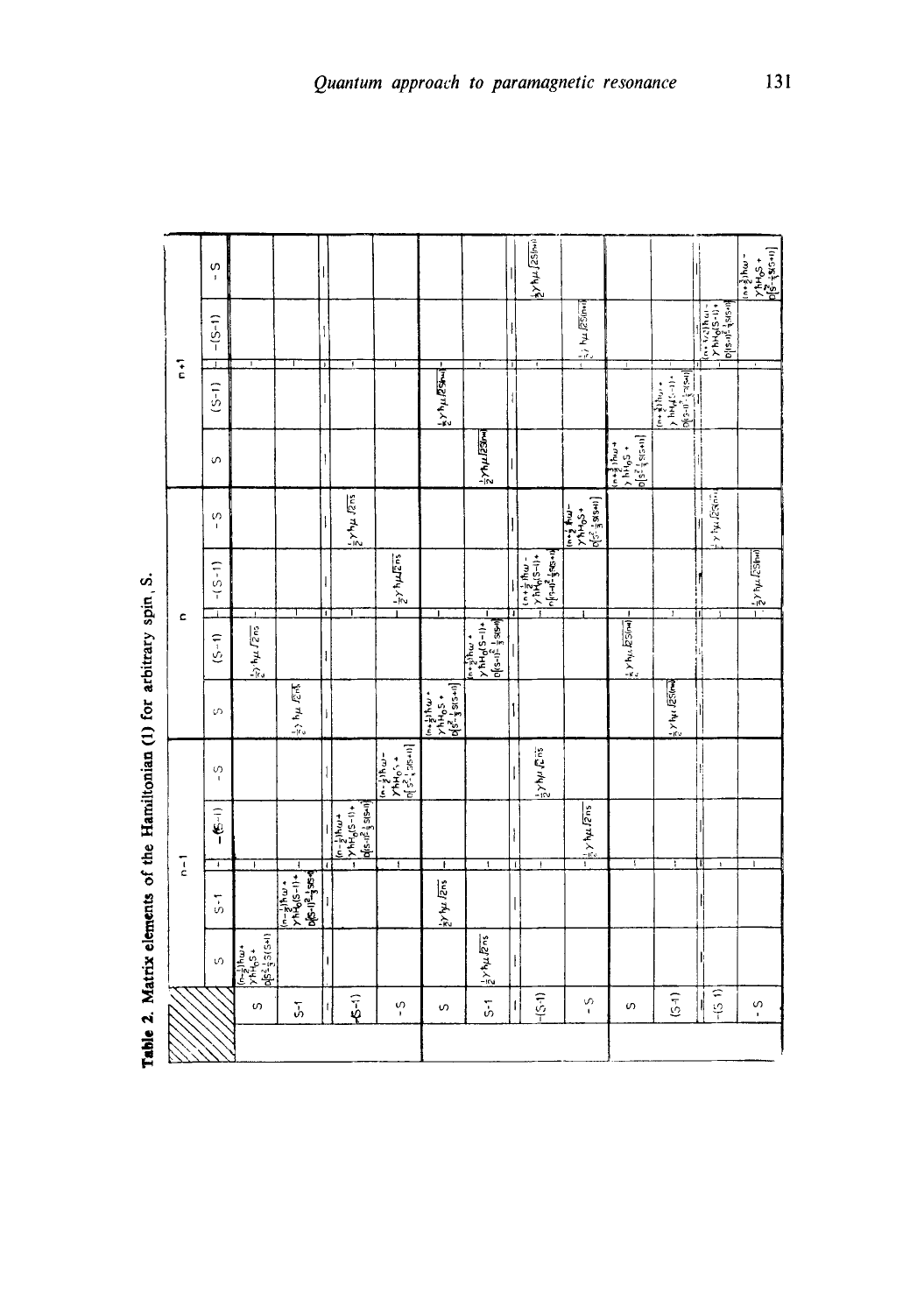term is, of course, a misnomer. It would be interesting to see the effect of the above coordinate transformation on the matrix form. If  $|\psi\rangle$  was the state vector in the old representation before the rotation of axes is carried out, then the Schr $\ddot{c}$ dinger equation in the new representation becomes

$$
i\hbar \frac{\partial}{\partial t} U^{\dagger} | \psi \rangle = [ U^{\dagger} H U - i\hbar U^{\dagger} \dot{U} ] U^{\dagger} | \psi \rangle \tag{6}
$$

**Therefore** 

$$
H' = U^{\dagger}HU - i\hbar U^{\dagger}U \tag{7}
$$

Hence

$$
\langle n, S_{s} | U H' U^{\dagger} | m, S'_{s} \rangle = \langle n, S_{s} | H | m, S'_{s} \rangle
$$
  
+ 
$$
(\frac{1}{2} S_{s}^{2} - \frac{5}{8}) \hbar \omega \delta_{mn} \delta S_{s} S'_{s}.
$$
 (8)

The matrix representation of the Hamiltonian operator (eq. 1) in the transformed representation is as shown in table 3. This representation has been obtained by using the results of eq. (8). On inspecting eq. (8), as also from the comparison of table 1 with table 3, it is clear that transition probabilities are not affected by this transformation. A somewhat similar suggestion has been made by Daniels (1974) while discussing the case of spin 1/2.

It has been observed earlier (Allegrini and Arimondo 1971) that in some cases, the results of quantum field theoretical methods and the semi-classical methods are equivalent. From the point of view of the principle of uncertainty, the reason for this has been traced back to the exceedingly large number of photons present in the r.f. field. However, the differences in the classical and quantum approaches will show up when factors such as those involved in the case of periodic oscillation, of the occupation probability of one of the Zeeman levels in the presence of an r.f.! field (Mystre *et al* 1974), etc. are also to be considered; *i.e.,* when the consideration of merely the matrix elements of the Hamiltonian operator is inadequate. Oni the basis of our results, the prima facie equivalence of the quantum field thepretic and the semi-classical methods can be attributed to the fact that the classical coordinate transformations do not lead to any substantial change in the matrix elements of the Hamiltonian operator.

### **4. 'Conclusions**

It Can be concluded from the above that by using the quantum method, not only cari one get over the inadequacies of the classical methods, but one also has the advantage of having a theoretical basis, as against the arbitrariness involved in the semi-empirical classical methods. One finds that the present quantal method contains the classical one, because the results of the two do not differ significantly. It is implicit in the formalism that the present approach is equally applicable to nuclear magnetic resonance and the electron spin resonance phenomena. It is possible to extend this approach very conveniently to tackle more difficult problems, such as those involving time-evolution of the states and their interactions with the Spin systems, etc. Further work on these lines is in progress.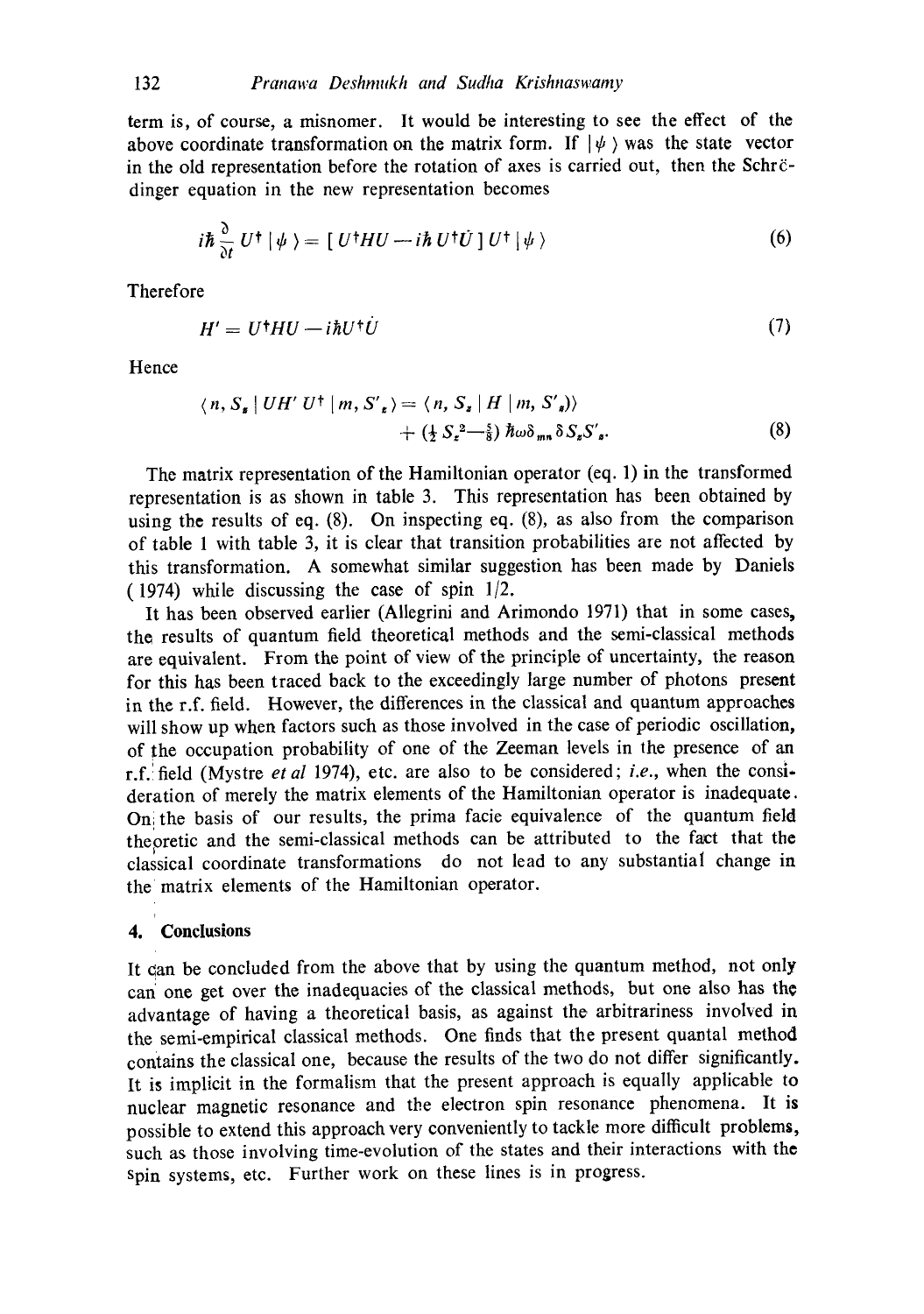| $\frac{1}{2}$<br>mla<br>$\sim$ | $\frac{3}{2}$ $\times$ hH <sub>0</sub> +0   | $\frac{1}{2}$ $\times$ $\frac{1}{2}$ $\times$ $\frac{1}{2}$ $\times$ $\frac{1}{2}$ $\times$ $\frac{1}{2}$ $\times$ $\frac{1}{2}$ $\times$ $\frac{1}{2}$ $\times$ $\frac{1}{2}$ $\times$ $\frac{1}{2}$ $\times$ $\frac{1}{2}$ $\times$ $\frac{1}{2}$ $\times$ $\frac{1}{2}$ $\times$ $\frac{1}{2}$ $\times$ $\frac{1}{2}$ $\times$ $\frac{1}{2}$<br>$\frac{\sqrt{1}}{2} \hbar \gamma \mu \sqrt{\pi}$ | $\frac{1}{2} \times h + \frac{1}{2}$<br>$\epsilon$<br>$\frac{1}{\sqrt{2}}$ | $\begin{array}{c c}\n a & b & a \\ \hline\n\frac{3}{2} & b & b \\ \hline\n\end{array}$<br>$\frac{1}{2}$ | $\left \frac{3}{2}y^{\frac{1}{2}n} + \sigma^{\frac{1}{2}}\right $<br>$\frac{1}{2}h\rightleftarrows\sqrt{n}$<br>$\frac{1}{2}$ | $\frac{\sqrt{7}}{2}$ hyµ $\pi$<br>$y \nleftrightarrow y$<br>$\frac{1}{2}$<br>$ \vert \sim$                                                                                                       | $\frac{(\overline{3})}{2}$ hy $\mu$ $\overline{n}$<br>$\frac{1}{2}$<br>$\frac{1}{\epsilon}$<br>$\left( \begin{array}{c} 1 \end{array} \right)$ | $\frac{\sqrt{3}}{2}$ hyu m<br>η¦Ν<br>$\overline{1}$                    | $\neg N$                                         | $(n + 1)$<br>$\frac{\sqrt{3}}{2}h\gamma\mu\sqrt{m}$<br>$- \infty $                                                                                                                                                                                                                                                                                                                                                                                                | $\frac{1}{1}$                                                                                                                                                     | $-\frac{3}{2}$                                             |
|--------------------------------|---------------------------------------------|-----------------------------------------------------------------------------------------------------------------------------------------------------------------------------------------------------------------------------------------------------------------------------------------------------------------------------------------------------------------------------------------------------|----------------------------------------------------------------------------|---------------------------------------------------------------------------------------------------------|------------------------------------------------------------------------------------------------------------------------------|--------------------------------------------------------------------------------------------------------------------------------------------------------------------------------------------------|------------------------------------------------------------------------------------------------------------------------------------------------|------------------------------------------------------------------------|--------------------------------------------------|-------------------------------------------------------------------------------------------------------------------------------------------------------------------------------------------------------------------------------------------------------------------------------------------------------------------------------------------------------------------------------------------------------------------------------------------------------------------|-------------------------------------------------------------------------------------------------------------------------------------------------------------------|------------------------------------------------------------|
|                                | $\frac{\sqrt{2}}{2}$ , $\frac{\sqrt{2}}{2}$ | $\frac{1}{2}$                                                                                                                                                                                                                                                                                                                                                                                       | $\frac{\sqrt{3}}{2}h$ $\times \mu \sqrt{n}$<br>$\frac{\mu}{2}$             | $\frac{\sqrt{2}}{2} \ln \gamma \mu \sqrt{\pi}$                                                          | $\frac{\sqrt{2}}{2} \hbar \gamma \mu \sqrt{mn}$                                                                              | $\left \frac{1}{2}$ $\right\rangle$ th $\left 0, -1\right\rangle$<br>$\frac{\sqrt{3}}{2}$ hypm<br>$\frac{1}{2} \sum_{i=1}^{n} \frac{1}{2} \left[ \frac{1}{2} \sum_{i=1}^{n} \frac{1}{2} \right]$ | $\left \frac{1}{2} \times hH_0 - 0\right $<br>$\frac{\sqrt{3}}{2} \hbar \gamma \mu \hbar \vec{m}$<br>$\frac{1}{2}$<br>$nh\omega =$             | $\frac{1}{2} \gamma h H_0 + 0$<br>$\sqrt{\frac{1}{2}h\gamma\mu \ln l}$ | $\frac{1}{2}$ /hu+<br>$\frac{1}{2}$ hy $\mu$ lni | $\frac{1}{2}$ $\times$ $\frac{1}{2}$ $\times$ $\frac{1}{2}$ $\times$ $\frac{1}{2}$ $\times$ $\frac{1}{2}$ $\times$ $\frac{1}{2}$ $\times$ $\frac{1}{2}$ $\times$ $\frac{1}{2}$ $\times$ $\frac{1}{2}$ $\times$ $\frac{1}{2}$ $\times$ $\frac{1}{2}$ $\times$ $\frac{1}{2}$ $\times$ $\frac{1}{2}$ $\times$ $\frac{1}{2}$ $\times$ $\frac{1}{2}$<br>$\mathbf{1}_{\mathfrak{h}/\mathfrak{p}\mathfrak{p}}\sqrt{\mathfrak{h}\mathfrak{r}^{\mathfrak{p}}\mathfrak{l}}$ | $\frac{(n+1) \hbar \omega -}{\frac{1}{2} \gamma \hbar H_0 - D}$<br>$\sqrt{\frac{15}{2}}$ $\sqrt{14}$<br>$\left[\frac{1}{2}x + \frac{1}{2}x + \frac{1}{2}x\right]$ | $\frac{1}{2}$ ħy $\mu$ โทง<br>$rac{1}{2}$<br>$2h + 3h - 1$ |

Table 3. Matrix elements of the transformed Hamiltonian (8) for spin 3/2.